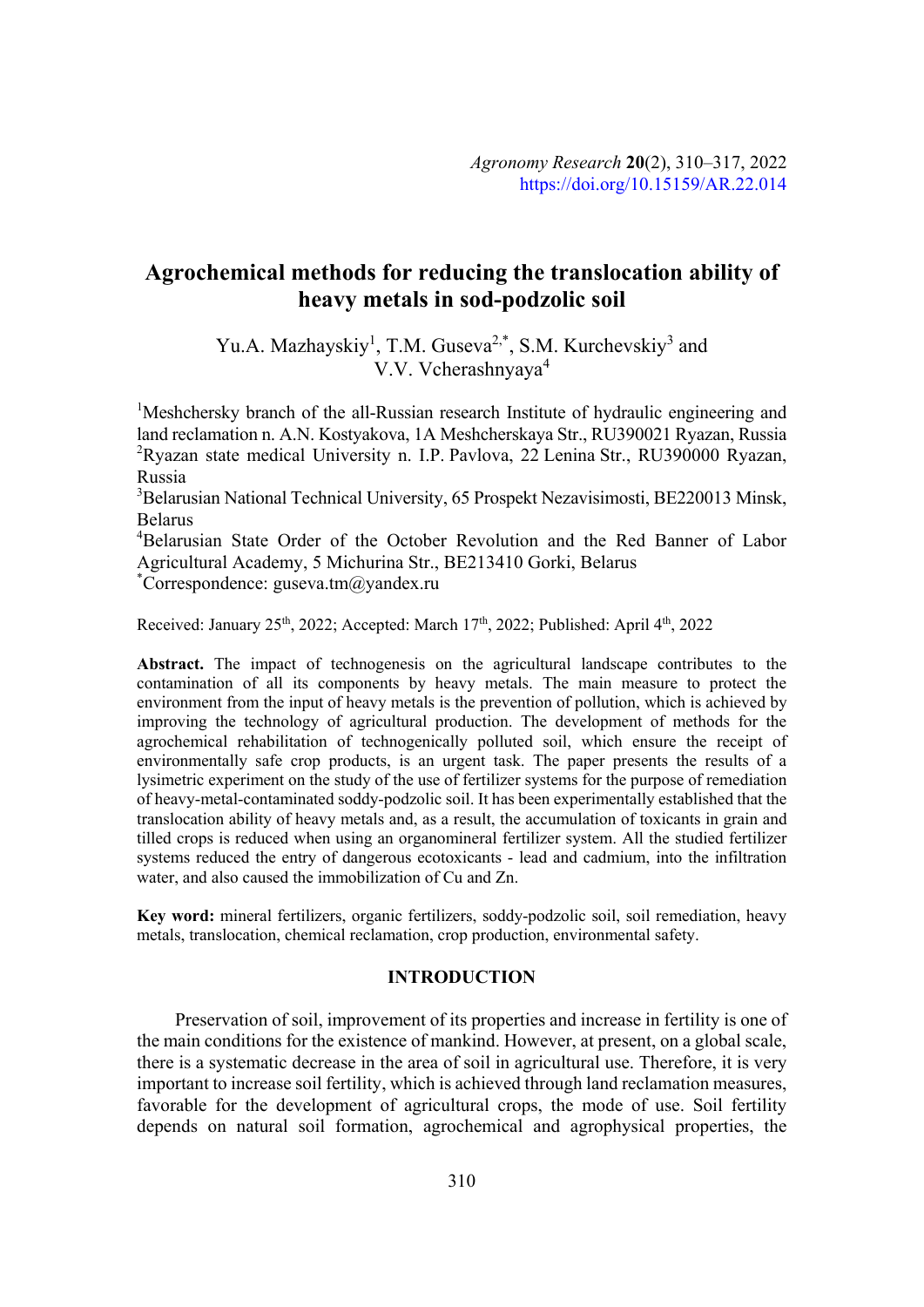influence of cultivating factors in the technology of growing crops and, more recently, on the impact of technogenesis. Heavy metals (HMs) pose a serious threat to the soil cover. All major HM migration cycles in the biosphere begin in the soil, since it is there that metals are mobilized and their migratory forms are formed. A significant reaction surface of mineral matter, the presence of soil solutions and organic matter, saturation with microorganisms, mesofauna, and roots of higher plants create the most complex system of transformation of heavy metal compounds in the soil (Borisochkina & Kaydanova, 2021; Mazhaiskiy & Guseva, 2021). In the process of interaction between soil and metals, they are sorbed by organic matter, iron hydroxides, and clay minerals. Soddy-podzolic sandy soil is the least resistant to the action of technogenesis, since they are poorly provided with nutrients and are permeable. According to many authors, the most acceptable method of rehabilitation and restoration of the fertility of technogenically polluted soil is a rational fertilizer system (Ignatova, 2020; Chernyakova, 2020; Patrikeev & Yanchas, 2020). Organic and phosphate fertilizers are effective as a means of reducing the mobility of heavy metals. Mineral fertilizers improve the trophic indicators of agricultural crops, improving the resistance of plants to adverse environmental influences (Lasmini et al., 2019; Skudra & Ruza, 2019; Burdin et al., 2020; Hlisnikovský et al., 2020; Khajbullin et al., 2020; Murtić et al., 2020; Wiśniewska-Kadżajan & Jankowski, 2020; Kołodziejczyk, 2021; Radchenko et al., 2021). In this regard, the development of scientifically based systems for the use of fertilizers on technogenically modified soddy-podzolic soil is an urgent task. The aim of the research is to evaluate agrochemical methods for reducing the translocation ability of heavy metals in sod-podzolic soil. The results of such studies allow us to offer more effective reclamation recommendations for unproductive soils of light granulometric composition in order to increase their fertility and maintain a positive balance of nutrients due to the normalized application of organic and mineral fertilizers, as well as the conservation and sustainable use of sod-podzolic soils of agricultural landscapes transformed as a result of technogenesis.

### **MATERIALS AND METHODS**

The research was carried out in the conditions of the Meshcherskaya lowland on the territory of the Ryazan region, located in the southeastern part of the central zone of

the European part of Russia. For the Ryazan Meshchera, zonal soil is soddy-podzolic soil, which occupies about 70% of the area. It is characterized by a light granulometric composition, low content of organic matter and low fertility (Table 1).

According to long-term environmental monitoring, this soil is under a significant technogenic load, which has led to the accumulation of

| Table 1. Agrochemical characteristics of sod- |  |  |
|-----------------------------------------------|--|--|
| podzolic soils                                |  |  |

| Soil<br>layer,<br>cm | Humus,<br>$\frac{0}{0}$ | $\rm pH_{\rm con}$ $\frac{1}{\sqrt{2}}$ | N,    | $P_2O_5$ | $K_2O$ ,<br>$mg \, kg^{-1}$ mg $kg^{-1}$ |
|----------------------|-------------------------|-----------------------------------------|-------|----------|------------------------------------------|
| $0 - 10$             | 1.33                    | 5.2                                     | 0.032 | 113      | 78                                       |
| $10 - 20$            | 1.29                    | 4.9                                     | 0.024 | 95       | 66                                       |
| $20 - 30$            | 1.18                    | 4.8                                     | 0.016 | 76       | 37                                       |
| $30 - 40$            | 1,06                    | 4.6                                     | 0.010 | 57       | 21                                       |
| $0 - 40$             | 1.22                    | 4.9                                     | 0.017 | 85       | 51                                       |
|                      |                         |                                         |       |          |                                          |

zinc, cadmium, lead, copper to levels of medium and high pollution (Mazhaiskiy  $\&$ Guseva, 2019).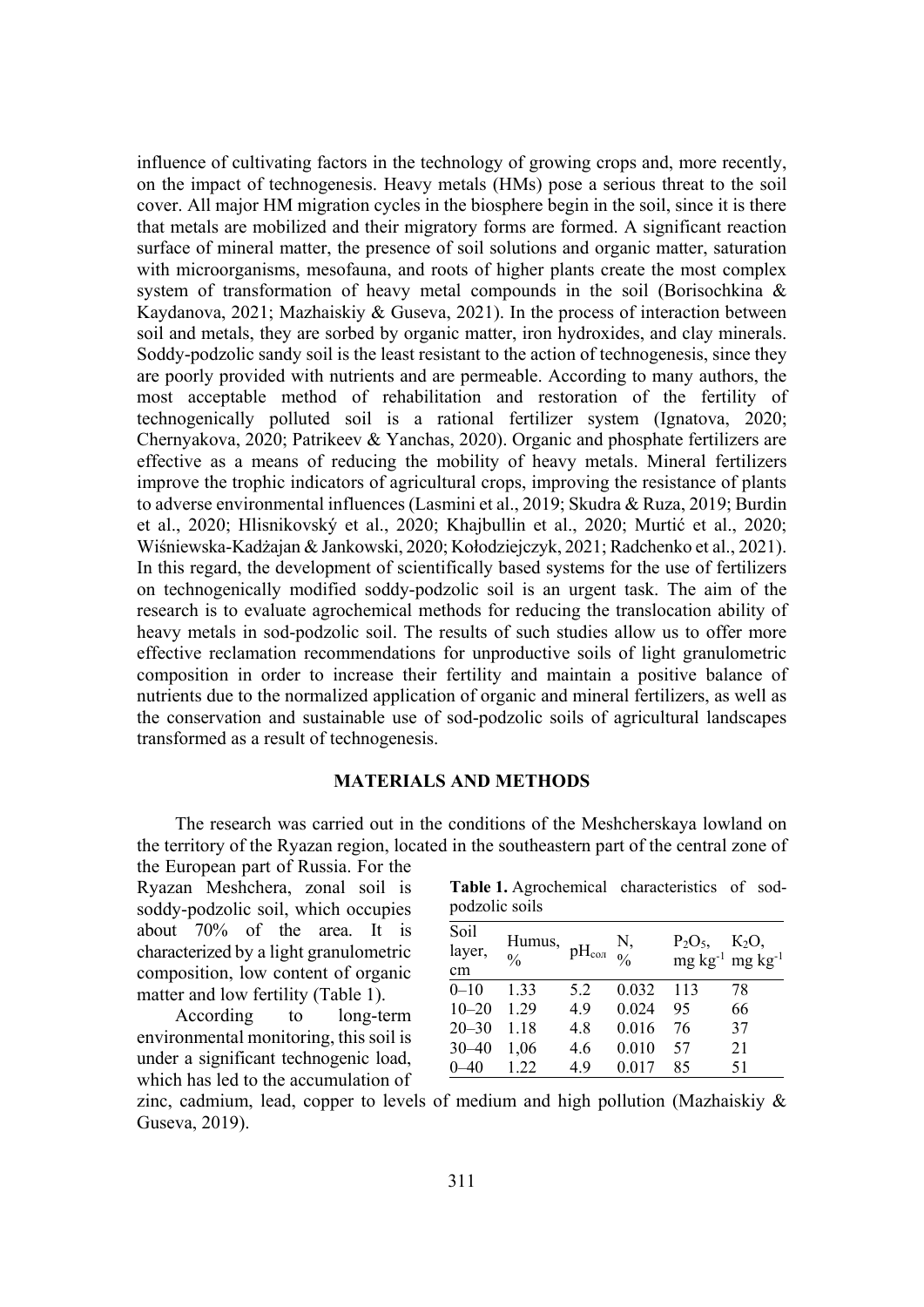To study the effectiveness of agro-reclamation methods for the rehabilitation and detoxification of soddy-podzolic sandy loamy soil contaminated by heavy metals, a long-term lysimetric experiment (2010–2020) was carried out, the scheme of which is presented in the 2<sup>st</sup> Table. A complex soil contamination by HMs, corresponding to the

data of monitoring of the technogenic load on soddy-podzolic soil, is modeled in the experiment, taking into account the background content of elements, which amounted to: Cu - 90 mg  $kg^{-1}$ , Zn - 110 mg  $kg^{-1}$ , Pb -  $40 \text{ mg kg}^{-1}$ , Cd -  $0.6 \text{ mg kg}^{-1}$ . The doses of elements per lysimeter were calculated from their content in

**Table 2.** The scheme of the lysimetric experiment

|                          | Variant Fertilizer system                        |
|--------------------------|--------------------------------------------------|
|                          | Control Without fertilizer                       |
| 1                        | Cattle manure 40 t ha <sup>-1</sup> , N90P60K120 |
| 2                        | Cattle manure 40t ha <sup>-1</sup> , N90P120K120 |
| $\mathcal{R}$            | Cattle manure 40t ha <sup>-1</sup> , N90P240K120 |
|                          | Cattle manure 80 t ha <sup>-1</sup>              |
| $\overline{\mathcal{L}}$ | N90P480K120                                      |

chemically pure salts  $(ZnSO_4 \cdot 7H_2O \t (22.8\% Zn)$ ,  $CuSO_4 \cdot 5H_2O \t (25.5\% Cu)$ ,  $Pb(CH_3COO)_2 \cdot 3H_2O$  (54.6% Pb), CdSO<sub>4</sub> (53.9% Cd)).

For experiments, we used lysimeters designed by the NRIHEM with an area of 1.17 m<sup>2</sup>, soil (soddy-podzolic sandy loam) of undisturbed composition. As experimental crops used in crop rotation: potatoes, beets, grain crops (oats, barley). After the end of the experiment in 2020, the content of copper, zinc, lead and cadmium was determined in crop production and lysimetric waters by atomic absorption spectrometry on the AAS–1 spectrophotometer. The mineralization of plant samples was carried out by dry salting, water samples were mineralized by evaporation with concentrated nitric acid (Guidelines for the determination of heavy metals in agricultural soil and crop products, 2021; GOST R 55447–2013). Trial establishment - the introduction of heavy metals and the use of organic-mineral, organic and mineral fertilizer systems took place in 2010. Background liming and manure application was carried out in 2014. Urea (N–46%) or ammonium nitrate ( $N-34.5\%$ ), double superphosphate ( $P_2O_5-46\%$ ), potassium chloride  $(K<sub>2</sub>O-60%)$ , and cattle manure were used in the experiment. Fertilizers were applied before spring tillage. The experiment was carried out in four repetitions, the results were computer statistically processed.

## **RESULTS AND DISCUSSION**

The task of agrochemical means is to create a balanced diet and neutralize the phytotoxic effect for crops in conditions of technogenic soil pollution. A scientifically based fertilizer system is designed to influence a more complete use of nutrients by various crops and prevent the accumulation of heavy metals in crop products (Guseva et al., 2017; Guseva, 2019).

Tables 3–6 present data on the effect of the developed fertilizer systems on the content of pollutants in agricultural crops grown on soddy-podzolic soil contaminated by heavy metals, obtained from the results of a long-term lysimetric experiment.

The content of Pb in potato tubers, fodder beet, grain biomass, as well as in by-products does not exceed the standard values for plant feed. In the main barley production in the variant without the usage of fertilizers, the accumulation of lead was recorded in excess of the maximum allowable concentration (MAC) for food raw materials by 36%.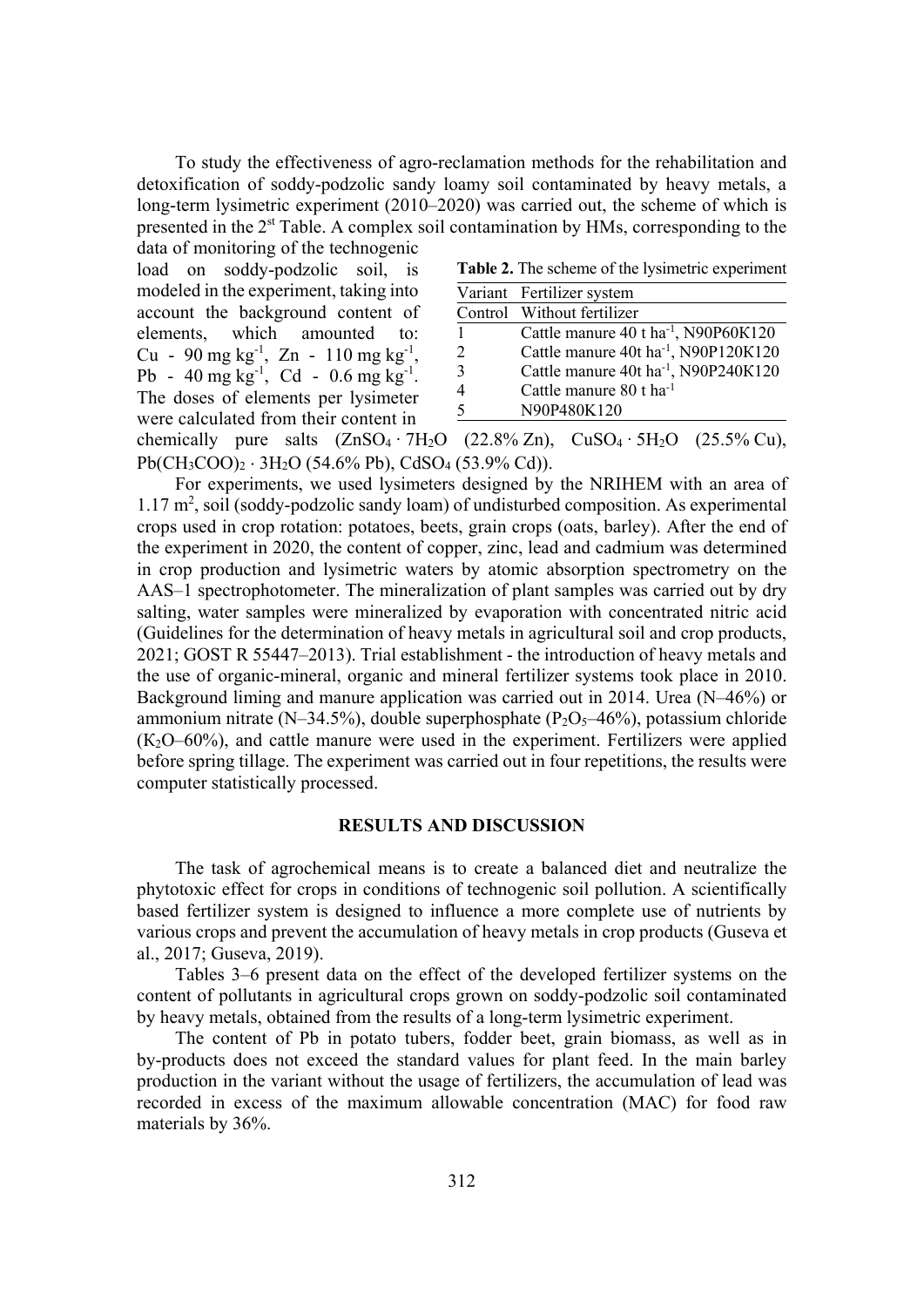| Variant      |                                         | Potato          | Barley          | <b>Oats</b>     | Fodder beet     |
|--------------|-----------------------------------------|-----------------|-----------------|-----------------|-----------------|
| Control      |                                         | $0.43 \pm 0.04$ | $0.68 \pm 0.04$ | $0.75 \pm 0.04$ | $0.21 \pm 0.01$ |
|              |                                         | $2.95 \pm 0.1$  | $1.4 \pm 0.02$  |                 |                 |
| $\mathbf{1}$ | Cattle manure $40$ t ha <sup>-1</sup> , | $0.26 \pm 0.01$ | $0.33 \pm 0.01$ | $0.84 \pm 0.05$ | $0.19 \pm 0.01$ |
|              | N90P60K120                              | $3.12 \pm 0.2$  | $1.68 \pm 0.03$ |                 |                 |
| 2            | Cattle manure $40$ t ha <sup>-1</sup> , | $0.25 \pm 0.01$ | $0.33 \pm 0.01$ | $0.83 \pm 0.05$ | $0.18 \pm 0.02$ |
|              | N90P120K120                             | $2.92 \pm 0.3$  | $1.67 \pm 0.01$ |                 |                 |
| 3            | Cattle manure 40 t ha <sup>-1</sup> ,   | $0.24 \pm 0.02$ | $0.44 \pm 0.02$ | $1.34 \pm 0.09$ | $0.19 \pm 0.01$ |
|              | N90P240K120                             | $3.39 \pm 0.2$  | $0.78 \pm 0.01$ |                 |                 |
| 4            | Cattle manure $80$ t ha <sup>-1</sup>   | $0.42 \pm 0.03$ | $0.32 \pm 0.01$ | $1.08 \pm 0.08$ | $0.20 \pm 0.01$ |
|              |                                         | $2.50 \pm 0.1$  | $0.96 \pm 0.02$ |                 |                 |
| 5            | N90P480K120                             | $0.27 \pm 0.02$ | $0.32 \pm 0.01$ | $0.92 \pm 0.07$ | $0.17 \pm 0.01$ |
|              |                                         | $2.39 \pm 0.2$  | $1.03 \pm 0.03$ |                 |                 |
|              | MACp. **                                | 0.5             | 0.5             |                 |                 |
| MACf. ***    |                                         | 5.0             | 5.0             | 5.0             | 5.0             |

Table 3. Lead content in crop products, mg kg<sup>-1\*</sup>

\*Note: numerator – lead content in main products, denominator - lead content in by-products.

MACp. – maximum allowable concentration of lead in plant products (Temporary maximum allowable level .... 123-4 / 281, 1987).

MACf. – maximum allowable concentration of lead for feed (Maximum allowable concentrations of heavy metals and arsenic in plant raw materials and food products, 1992).

| Variant             |                                         | Potato           | Barley           | Oats             | Fodder beet      |
|---------------------|-----------------------------------------|------------------|------------------|------------------|------------------|
| Control             |                                         | $0.04 \pm 0.003$ | $0.21 \pm 0.03$  | $0.09 \pm 0.002$ | $0.02 \pm 0.001$ |
|                     |                                         | $0.24 \pm 0.03$  | $0.14 \pm 0.01$  |                  |                  |
| $\mathbf{1}$        | Cattle manure $40$ t ha <sup>-1</sup> , | $0.03 \pm 0.001$ | $0.07 \pm 0.003$ | $0.09 \pm 0.002$ | $0.02 \pm 0.001$ |
|                     | N90P60K120                              | $0.21 \pm 0.01$  | $0.10 \pm 0.01$  |                  |                  |
| 2                   | Cattle manure $40$ t ha <sup>-1</sup> , | $0.03 \pm 0.001$ | $0.10 \pm 0.02$  | $0.07 \pm 0.001$ | $0.02 \pm 0.002$ |
|                     | N90P120K120                             | $0.22 \pm 0.01$  | $0.09 \pm 0.004$ |                  |                  |
| 3                   | Cattle manure 40 t ha <sup>-1</sup> ,   | $0.03 \pm 0.002$ | $0.07 \pm 0.003$ | $0.10 \pm 0.01$  | $0.02 \pm 0.001$ |
|                     | N90P240K120                             | $0.20 \pm 0.03$  | $0.13 \pm 0.02$  |                  |                  |
| $\overline{4}$      | Cattle manure 80 t ha <sup>-1</sup>     | $0.03 \pm 0.003$ | $0.10 \pm 0.02$  | $0.10 \pm 0.02$  | $0.02 \pm 0.002$ |
|                     |                                         | $0.23 \pm 0.01$  | $0.11 \pm 0.01$  |                  |                  |
| 5                   | N90P480K120                             | $0.03 \pm 0.003$ | $0.10 \pm 0.01$  | $0.09 \pm 0.002$ | $0.02 \pm 0.001$ |
|                     |                                         | $0.23 \pm 0.02$  | $0.11 \pm 0.02$  |                  |                  |
|                     |                                         | 0.03             | 0.1              |                  |                  |
| MACp.**<br>MACf.*** |                                         | 0.3              | 0.3              | 0.3              | 0.3              |

Table 4. Cadmium content in crop products, mg kg<sup>-1\*</sup>

\*Note: numerator – cadmium content in main products, denominator - cadmium content in by-products. MACp. – the maximum allowable concentration of cadmium in plant products (Temporary maximum allowable level .... 123-4 / 281, 1987).

MACf. – maximum allowable concentration of cadmium for feed (Maximum allowable concentrations of heavy metals and arsenic in plant raw materials and food products, 1992).

According to the content of cadmium in vegetation in the experiment, the following results were obtained. The content of this element in beets and grain biomass, as well as by-products of potatoes and barley, is within the MAC for plant feed. The accumulation of Cd, in relation to the MAC for food raw materials, occurred in potato tubers in the variant of the experiment without fertilizers, and the accumulation of this element was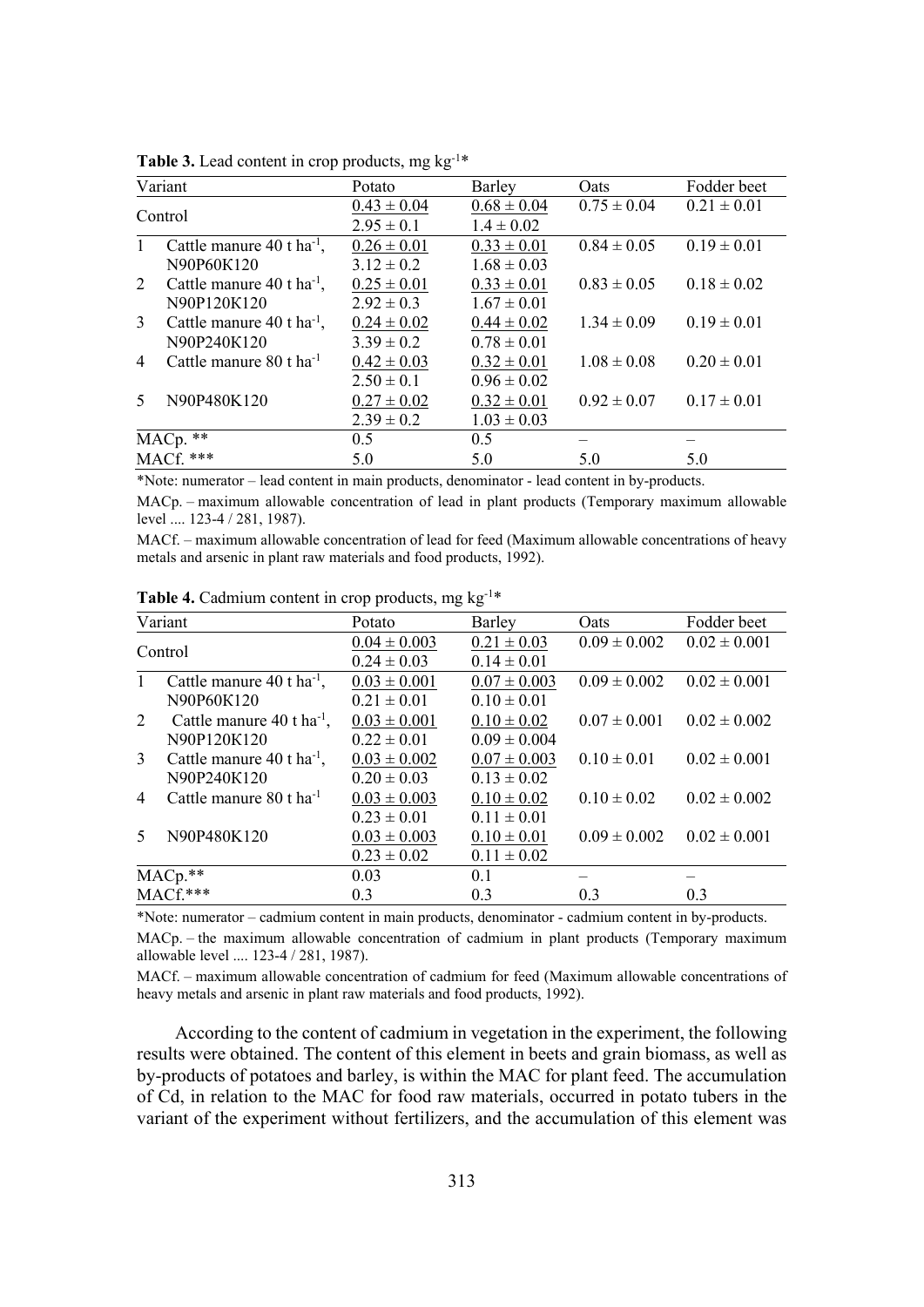also observed in the main barley production in the control (the excess was 33% and 110%, respectively).

|                     | Variant                                 | Potato           | Barley           | Oats                           | Fodder beet    |
|---------------------|-----------------------------------------|------------------|------------------|--------------------------------|----------------|
| Control             |                                         | $10.71 \pm 1.2$  | $76.1 \pm 6.2$   | $72.3 \pm 3.1$                 | $11.4 \pm 1.2$ |
|                     |                                         | $103.1 \pm 8.9$  | $111.2 \pm 10.1$ |                                |                |
| $\mathbf{1}$        | Cattle manure $40$ t ha <sup>-1</sup> , | $6.62 \pm 0.7$   | $48.7 \pm 4.1$   | $45.7 \pm 4.2$ $13.1 \pm 1.1$  |                |
|                     | N90P60K120                              | $100.5 \pm 10.2$ | $65.2 \pm 3.7$   |                                |                |
| 2                   | Cattle manure $40$ t ha <sup>-1</sup> , | $6.68 \pm 0.9$   | $46.4 \pm 4.9$   | $50.1 \pm 5.6$ $16.3 \pm 1.5$  |                |
|                     | N90P120K120                             | $74.8 \pm 5.1$   | $59.3 \pm 4.9$   |                                |                |
| 3                   | Cattle manure $40$ t ha <sup>-1</sup> , | $6.02 \pm 0.5$   | $49.2 \pm 4.1$   | $50.01 \pm 4.8$ $14.4 \pm 1.1$ |                |
|                     | N90P240K120                             | $67.9 \pm 4.9$   | $73.9 \pm 5.5$   |                                |                |
| $\overline{4}$      | Cattle manure 80 t ha <sup>-1</sup>     | $6.10 \pm 0.7$   | $37.6 \pm 2.2$   | $49.4 \pm 4.1$ $27.3 \pm 1.9$  |                |
|                     |                                         | $51.7 \pm 4.6$   | $72.3 \pm 5.2$   |                                |                |
| 5                   | N90P480K120                             | $9.6 \pm 1.1$    | $49.0 \pm 4.7$   | $49.7 \pm 4.6$ $21.5 \pm 2.2$  |                |
|                     |                                         | $99.5 \pm 9.9$   | $72.5 \pm 6.1$   |                                |                |
|                     |                                         | 10               | 50               |                                |                |
| MACp.**<br>MACf.*** |                                         | 100              | 50               | 50                             | 100            |

**Table 5.** Zinc content in crop products, mg  $kg^{-1*}$ 

\*Note: the numerator is the zinc content in the main product, the denominator is the zinc content in the by-products.

MACp. – maximum allowable concentration of zinc in plant products (Temporary maximum allowable level .... 123-4 / 281, 1987).

MACf. – maximum allowable concentration of zinc for feed (Maximum allowable concentrations of heavy metals and arsenic in vegetable raw materials and food products, 1992).

|                | Variant                                 | Potato           | Barley          | <b>Oats</b>                     | Fodder beet                     |  |
|----------------|-----------------------------------------|------------------|-----------------|---------------------------------|---------------------------------|--|
| Control        |                                         | $2.06 \pm 0.008$ | $6.02 \pm 0.8$  |                                 | $1.62 \pm 0.03$ $2.26 \pm 0.08$ |  |
|                |                                         | $9.06 \pm 1.02$  | $8.77 \pm 0.8$  |                                 |                                 |  |
| $\mathbf{1}$   | Cattle manure $40$ t ha <sup>-1</sup> , | $1.72 \pm 0.07$  | $4.36 \pm 0.4$  |                                 | $3.67 \pm 0.1$ $1.53 \pm 0.02$  |  |
|                | N90P60K120                              | $4.72 \pm 0.3$   | $2.36 \pm 0.08$ |                                 |                                 |  |
| $\overline{2}$ | Cattle manure $40$ t ha <sup>-1</sup> , | $1.60 \pm 0.03$  | $4.00 \pm 0.6$  | $2.92 \pm 0.07$ $1.33 \pm 0.03$ |                                 |  |
|                | N90P120K120                             | $8.67 \pm 0.9$   | $5.68 \pm 0.5$  |                                 |                                 |  |
| 3              | Cattle manure $40$ t ha <sup>-1</sup> , | $1.38 \pm 0.04$  | $4.75 \pm 0.4$  |                                 | $3.02 \pm 0.2$ $1.93 \pm 0.03$  |  |
|                | N90P240K120                             | $6.55 \pm 0.8$   | $4.44 \pm 0.2$  |                                 |                                 |  |
| $\overline{4}$ | Cattle manure 80 t ha <sup>-1</sup>     | $1.86 \pm 0.02$  | $3.5 \pm 0.1$   |                                 | $2.09 \pm 0.08$ $2.79 \pm 0.05$ |  |
|                |                                         | $2.67 \pm 0.09$  | $4.38 \pm 0.3$  |                                 |                                 |  |
| 5              | N90P480K120                             | $1.70 \pm 0.04$  | $4.43 \pm 0.4$  |                                 | $3.36 \pm 0.1$ $2.21 \pm 0.04$  |  |
|                |                                         | $10.91 \pm 1.1$  | $3.88 \pm 0.1$  |                                 |                                 |  |
|                | MACp.**                                 | 5                | 10              |                                 |                                 |  |
| MACf.***       |                                         | 30               | 30              | 30                              | 30                              |  |
|                |                                         |                  |                 |                                 |                                 |  |

Table 6. Copper content in crop products, mg kg<sup>-1\*</sup>

\*Note: numerator – copper content in the main product, denominator - copper content in by-products.

MACp. – maximum allowable concentration of copper in plant products (Temporary maximum allowable level .... 123-4 / 281, 1987).

MACf. – maximum allowable concentration of copper for feed (Maximum allowable concentrations of heavy metals and arsenic in vegetable raw materials and food products, 1992).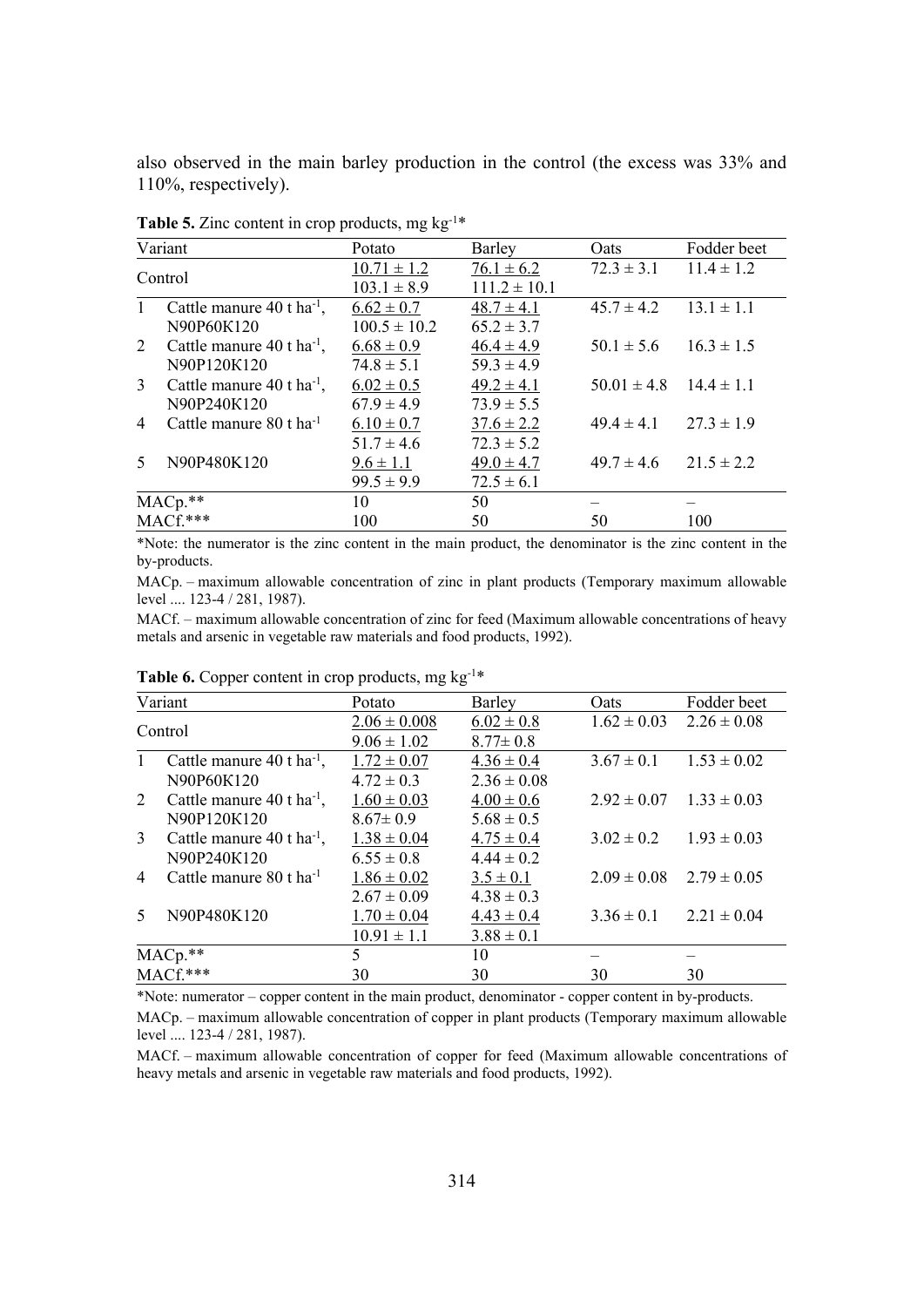The results of the experiment on the effect of various fertilizer systems on the accumulation of zinc by agricultural plants are as follows. The content of this metal in beets, the main and by-products of potatoes is within the MAC for both plant products and feed. A slight excess of the standards for potatoes and oats was observed in the control variant. The content of Zn in fodder beet did not exceed the standard values in all variants of the experiment. In the biomass of oats, there was an accumulation of zinc in the variant without fertilizers by 45% compared with MAC. In the main and by-products of barley, there was also an excess of the content of this element in the control variant (by 32% and 122%, respectively, compared with the maximum allowable concentrations). Also, an excess of the content of Zn in the by-products of barley was noted in all variants of the experiment, but these values are below the control.

The analysis of the experimental results showed that the Cu content in all test cultures, including by-products, did not exceed the normative values for plant feed and food products.

Thus, the obtained results showed a positive effect of the studied fertilizer system as a factor in the remediation of technogenically polluted soddy-podzolic soil.

The use of organic and mineral fertilizers against the background of liming on soil contaminated by heavy metals causes physicochemical and biological processes in the soil, which lead to the immobilization of HMs, making them not only inaccessible to plants, but also reducing their penetration into soil runoff (Stehlík et al., 2019). The results of the research of lysimetric water are presented in the 7<sup>th</sup> Table.

| Variant             |                                                        | Cu                              | Zn                               | Pb                             | Cd                             |
|---------------------|--------------------------------------------------------|---------------------------------|----------------------------------|--------------------------------|--------------------------------|
| Control             |                                                        | $2.7 \pm 0.1$                   | $19.5 \pm 1.3$                   | $12.0 \pm 1.8$                 | $3.9 \pm 0.4$                  |
| $\mathbf{1}$        | Cattle manure $40$ t ha <sup>-1</sup> ,<br>N90P60K120  | $6.5 \pm 0.8$                   | $88.5 \pm 5.2$                   | $3.7 \pm 0.5$                  | $3.6 \pm 0.3$                  |
| 2                   | Cattle manure $40$ t ha <sup>-1</sup> ,<br>N90P120K120 | $2.6 \pm 0.1$                   | $44.9 \pm 1.7$                   | $11.6 \pm 1.1$                 | $3.7 \pm 0.4$                  |
| 3                   | Cattle manure $40$ t ha <sup>-1</sup> ,<br>N90P240K120 | $6.7 \pm 1.1$                   | $64.9 \pm 9.3$                   | $10.6 \pm 1.2$                 | $3.5 \pm 0.2$                  |
| $\overline{4}$<br>5 | Cattle manure 80 t ha <sup>-1</sup><br>N90P480K120     | $1.8 \pm 0.06$<br>$3.7 \pm 0.3$ | $10.7 \pm 1.3$<br>$59.1 \pm 1.8$ | $9.8 \pm 0.9$<br>$7.2 \pm 0.3$ | $3.2 \pm 0.3$<br>$2.3 \pm 0.1$ |
|                     |                                                        |                                 |                                  |                                |                                |

**Table 7.** Content of heavy metals in lysimetric water, mg  $L^{-1} \cdot 10^{-3}$ 

Copper is able to form many complexes with organic and mineral compounds of various solubility. The ability of a soil to fix Cu is highly dependent on the nature and amount of organic matter. Zinc is a mobile element, practically incapable of complex formation (Medvedev & Derevyagin, 2017). The experiment recorded the removal of these HMs outside the soil profile, but the immobilization of Cu and Zn was noted in the 4<sup>th</sup> variant of the experiment, the concentration of these elements in lysimetric water decreased by 33% and 45%, respectively, compared with the variant without fertilizers. All studied fertilizer systems reduced the infiltration water of hazardous environmental toxicants - lead and cadmium.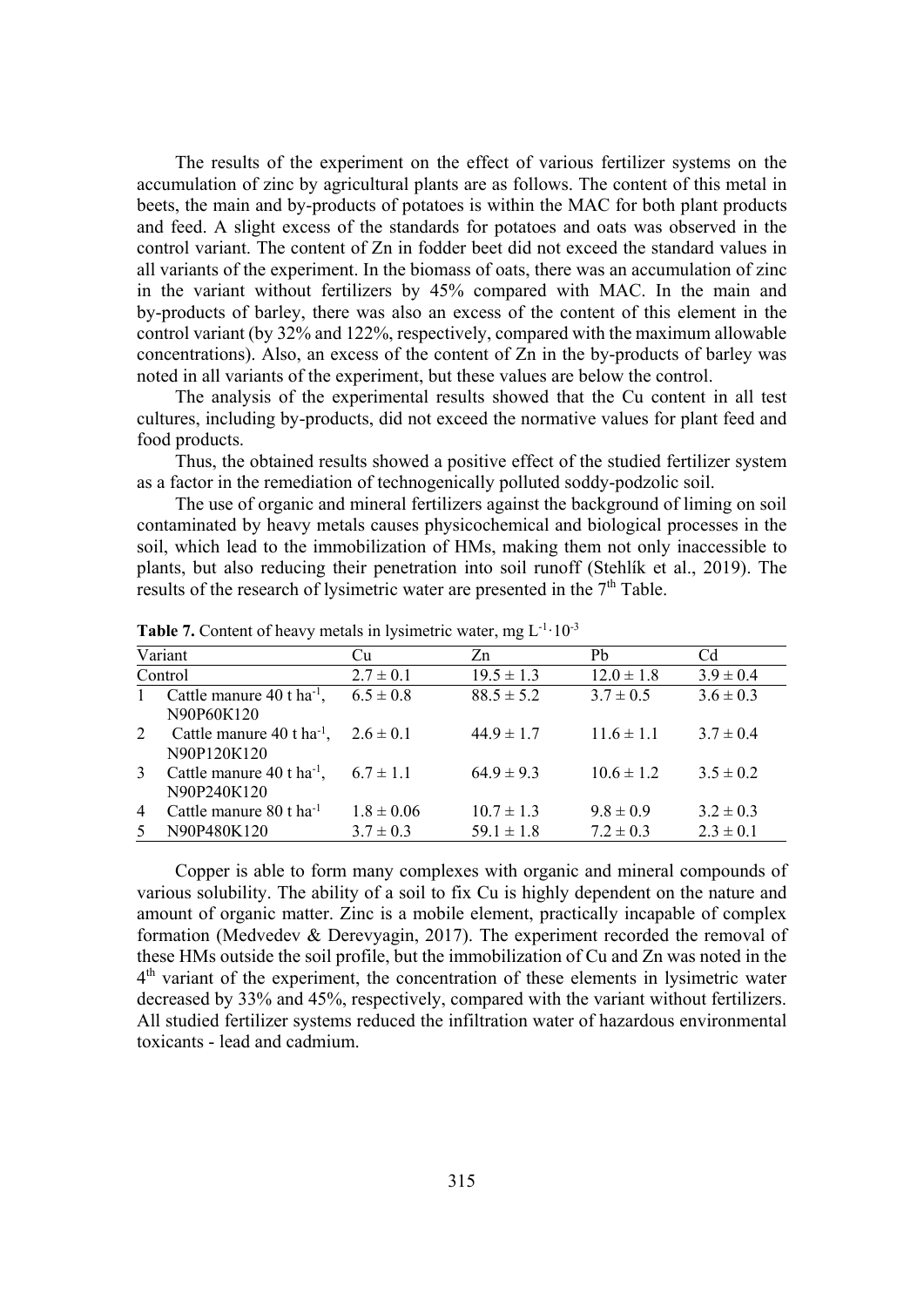## **CONCLUSIONS**

Agrochemical methods of rehabilitation of technogenically polluted soil must be implemented through the introduction of a scientifically based organo-mineral fertilizer system. In crop rotations, about 40% should be allocated to crops, the roots of which will concentrate a significant part of the HM. After harvesting the above-ground part, crop residues and roots must be plowed to the entire depth of the humus horizon of the contaminated soil. Organic and mineral fertilizers are recommended to be used systematically in crop rotations. A system of periodic (once every four years) application of organic and phosphate fertilizers is proposed. The recommended dose of manure  $-40$  t ha<sup>-1</sup> (1 time per four years) is not deficient in the balance of humus, doses of mineral fertilizers, depending on the crop:  $N - 30-90$  kg ha<sup>-1</sup>,  $P_2O_5 - 60-120$  kg ha<sup>-1</sup>,  $K_2O - 60 - 120$  kg ha<sup>-1</sup> (per year).

## **REFERENCES**

- Borisochkina, T.I. & Kaydanova, O.V. 2021. Heavy metals in fractions of different soil dispersion in natural and anthropogenic landscapes: a case study of the Kursk region. *Problems of regional ecology* **4**, 35–42 (in Russian). doi: 10.24412/1728-323X-2021-4-35-42
- Burdin, I.A., Arbuzova, E.V., Guseva, T.M., Ilyinsky, A.V. & Kireycheva, L.V. 2020. Justification for the creation of eco-functional biofertilizers based on effluent to restore fertility and increase soil productivity in degraded agricultural lands. *Eurasian Union of Scientists* **8**(77), 52–55 (in Russian).
- Chernyakova, G.I., Trotz, N.M. & Kostin, Ya.V. 2020. The effectiveness of the use of an organomineral system for the purpose of inactivation of heavy metals in potato cultivation in the steppe zone of the Samara Volga region. *Proceedings of the Samara State Agricultural Academy* 2, 27–34 (in Russian). doi: 10.12737/37335
- GOST R 55447-2013. Feedstuffs, compound feeds, feed raw materials. Determination of cadmium, lead, arsenic, mercury, chromium, tin by atomic absorption spectroscopy. 2014, 18 pp.
- Guidelines for the determination of heavy metals in agricultural soil and crop products. 2021, 62 pp. (in Russian).
- Guseva, T.M., Mazhaiskiy, Yu.A. & Ilyinskiy, A.V. 2017. Principles of organizing the production of environmentally friendly crop products and increasing the fertility of technogenically polluted soil. *Bulletin of the Perm State Pharmaceutical Academy* 20, 251–255 (in Russian).
- Guseva, T.M. 2019. *Environmental aspects of the production of high-quality agricultural products on technogenically polluted soil.* In: Collection of articles of the international conference Topical issues in science and practice. Samara, Russia, pp. 23–26 (in Russian).
- Hlisnikovský, L., Barlog, P., Kunzová, E., Vach, M. & Menšík, L. 2020. Biomass yield of silage maize, fertilizers efficiency, and soil properties under different soil-climate conditions and fertilizer treatments. *Agronomy Research* **18**(1), 88–99. doi.org/10.15159/AR.20.017
- Ignatova, G.Ⱥ. 2021. The effect of basic tillage and fertilizer systems on the accumulation and mobility of heavy metals in the soil. *Bulletin of Agrarian Science* 2(83), 15–20 (in Russian). doi: 10.17238/issn2587-666x.2020.2.15
- Khajbullin, M., Kadaeva, G., Akhiyarov, B., Valitov, A. & Gajfullin, R. 2020. The quality of spring rape seeds and its dependence on the doses of mineral fertilizers under the conditions of Southern Urals. *Agronomy Research* **18**(2), 450–460, doi.org/10.15159/AR.20.136
- Kołodziejczyk, M. 2021. Influence of humic acids, irrigation and fertilization on potato yielding in organic production. *Agronomy Research* **19**(2), 520–530, doi.org/10.15159/AR.21.099